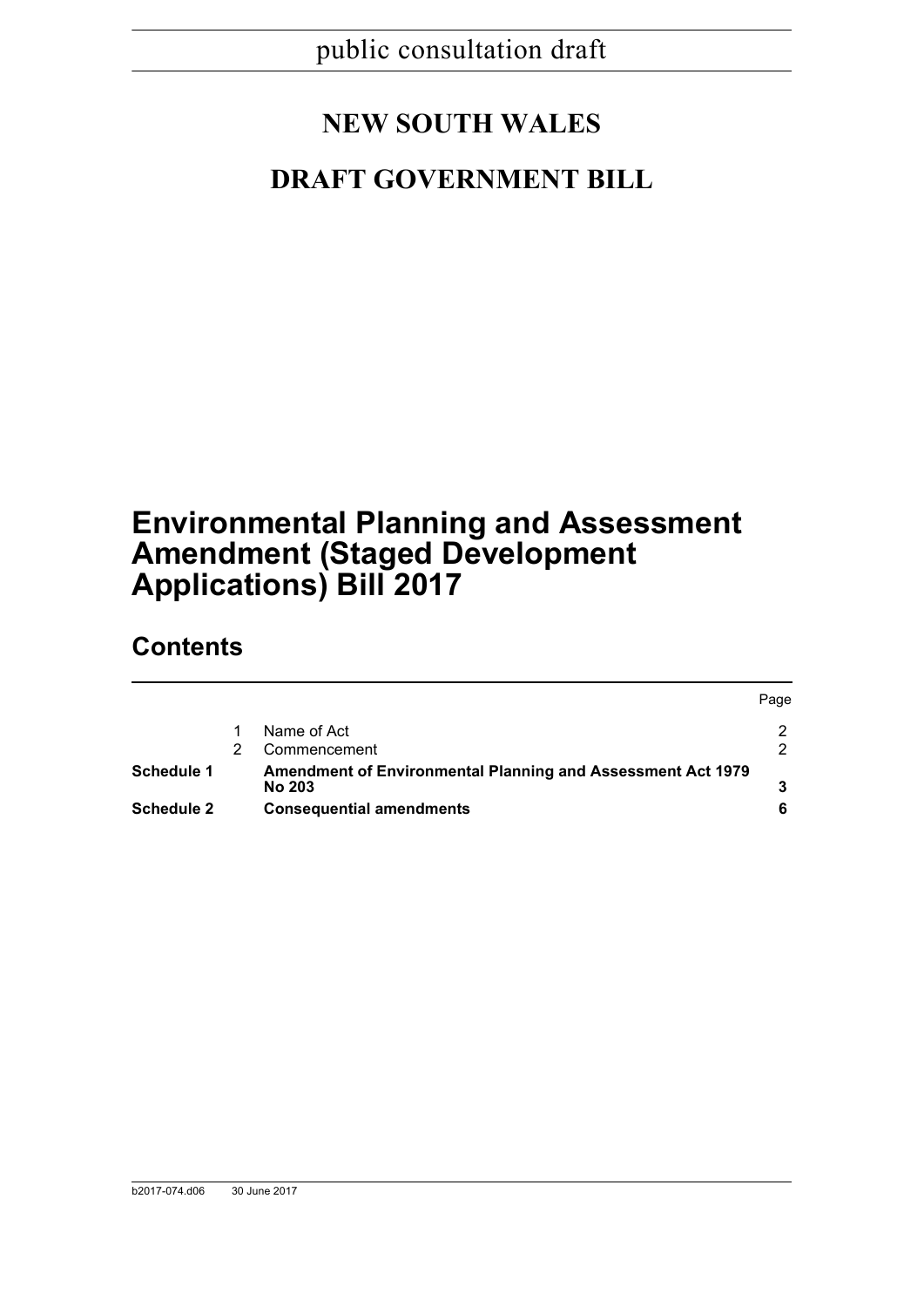# **NEW SOUTH WALES**

# **DRAFT GOVERNMENT BILL**

# **Environmental Planning and Assessment Amendment (Staged Development Applications) Bill 2017**

No , 2017

# **A Bill for**

An Act to amend the *Environmental Planning and Assessment Act 1979* with respect to staged development applications.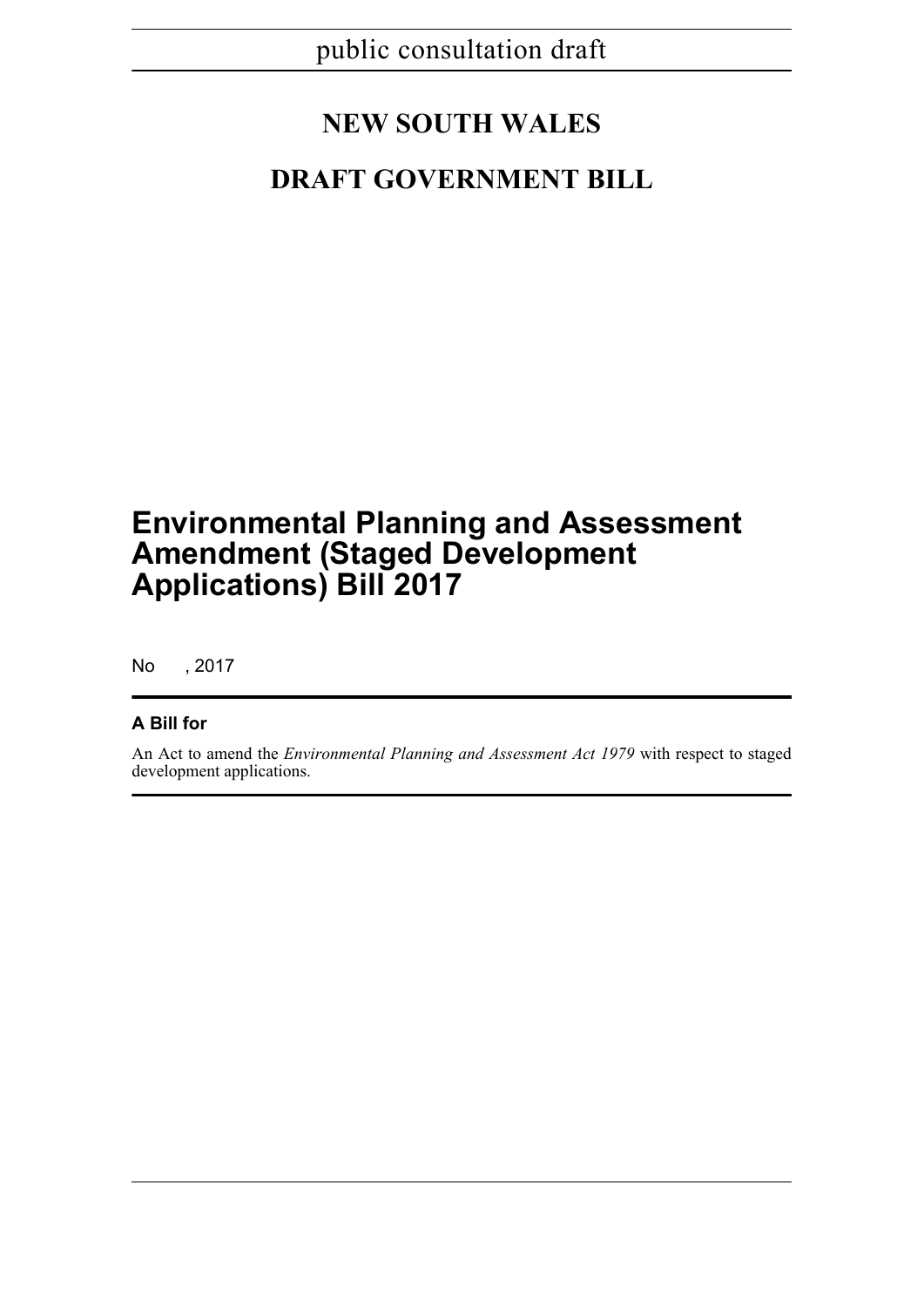# public consultation draft

Environmental Planning and Assessment Amendment (Staged Development Applications) Bill 2017 [NSW]

# <span id="page-2-0"></span>**The Legislature of New South Wales enacts:**

## **1 Name of Act**

This Act is the *Environmental Planning and Assessment Amendment (Staged Development Applications) Act 2017*.

## <span id="page-2-1"></span>**2 Commencement**

This Act commences on the date of assent to this Act.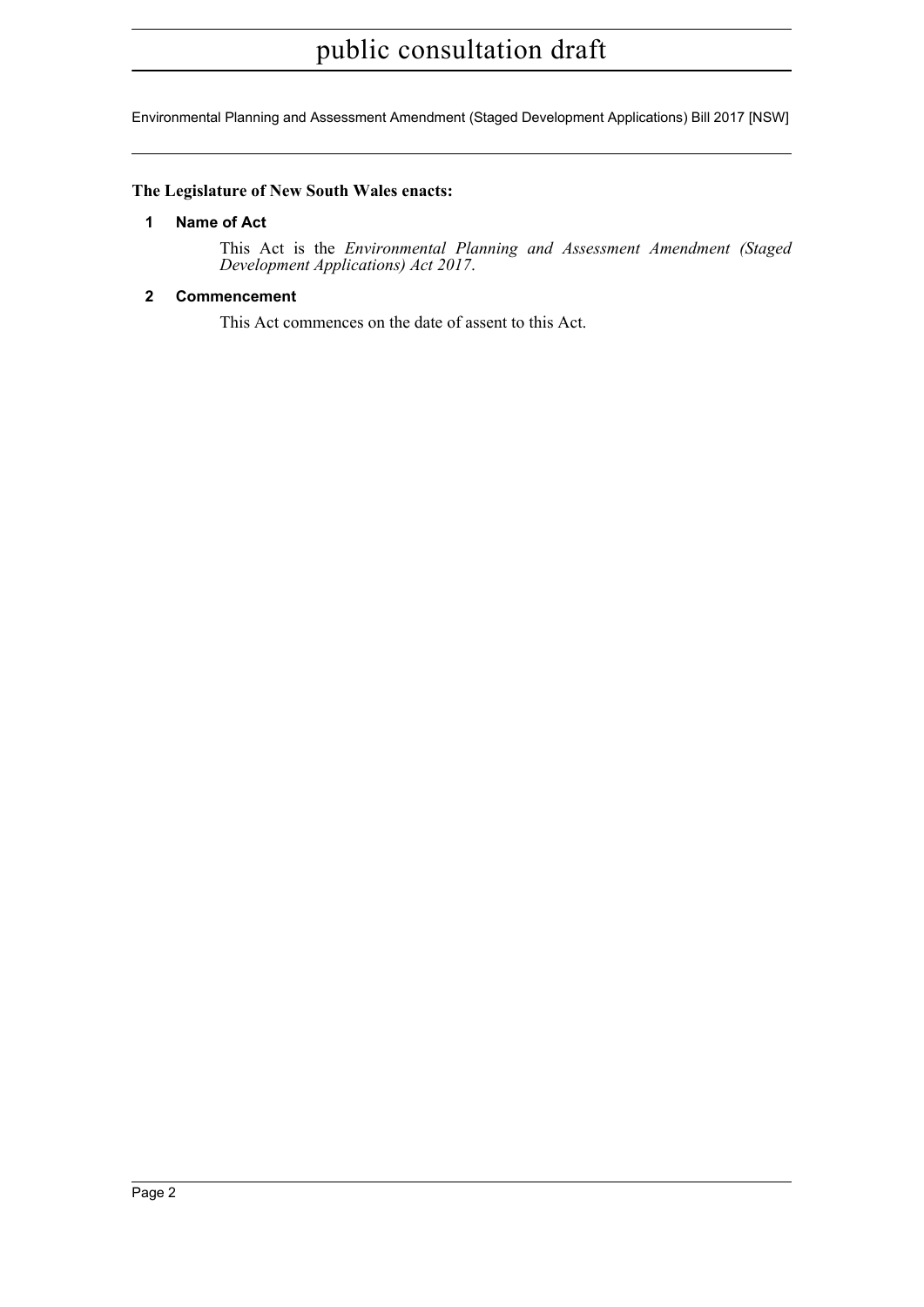Environmental Planning and Assessment Amendment (Staged Development Applications) Bill 2017 [NSW] Schedule 1 Amendment of Environmental Planning and Assessment Act 1979 No 203

# <span id="page-3-0"></span>**Schedule 1 Amendment of Environmental Planning and Assessment Act 1979 No 203**

**[1] Part 4 Development assessment, Division 2A Special procedures concerning staged development applications**

Omit the Division. Insert instead:

## **Division 2A Special procedures concerning concept development applications**

## **83A Application of this Division**

This Division applies to concept development applications and to consents granted on the determination of those applications.

## **83B Concept development applications**

- (1) For the purposes of this Act, a *concept development application* is a development application that sets out concept proposals for the development of a site, and for which detailed proposals for the site or for separate parts of the site are to be the subject of a subsequent development application or applications.
- (2) In the case of a staged development, the application may set out detailed proposals for the first stage of development.
- (3) A development application is not to be treated as a concept development application unless the applicant requests it to be treated as a concept development application.
- (4) If consent is granted on the determination of a concept development application, the consent does not authorise the carrying out of development on any part of the site concerned unless:
	- (a) consent is subsequently granted to carry out development on that part of the site following a further development application in respect of that part of the site, or
	- (b) the concept development application also provided the requisite details of the development on that part of the site and consent is granted for that first stage of development without the need for further consent.

The terms of a consent granted on the determination of a concept development application are to reflect the operation of this subsection.

(5) The consent authority when considering under section 79C the likely impact of the development the subject of a concept development application need only consider the likely impact of the concept proposals (and any first stage of development included in the application) and does not need to consider the likely impact of the carrying out of development that may be the subject of subsequent development applications.

**Note.** The proposals for detailed development of the site will require further consideration under section 79C when a subsequent development application is lodged (subject to section 83B (2)).

#### **83C Concept development applications as alternative to dcp required by environmental planning instruments**

(1) An environmental planning instrument cannot require the making of a concept development application before development is carried out.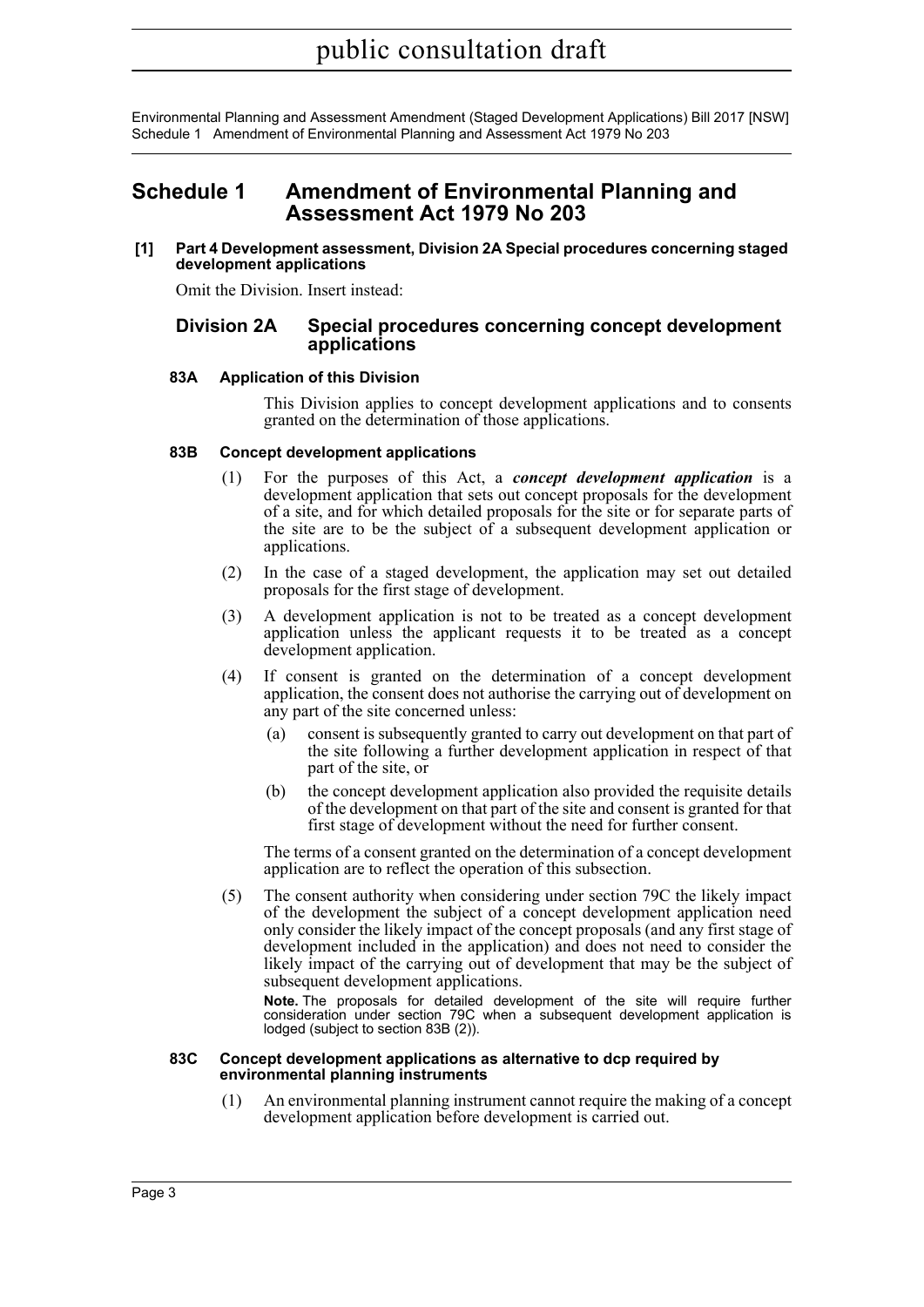Environmental Planning and Assessment Amendment (Staged Development Applications) Bill 2017 [NSW] Schedule 1 Amendment of Environmental Planning and Assessment Act 1979 No 203

- (2) However, if an environmental planning instrument requires the preparation of a development control plan before any particular or kind of development is carried out on any land, that obligation may be satisfied by the making and approval of a concept development application in respect of that land. **Note.** Section 74D (5) also authorises the making of a development application where the relevant planning authority refuses to make, or delays making, a development control plan.
- (3) Any such concept development application is to contain the information required to be included in the development control plan by the environmental planning instrument or the regulations.

## **83D Status of concept development applications and consents**

- (1) The provisions of or made under this or any other Act relating to development applications and development consents apply, except as otherwise provided by or under this or any other Act, to a concept development application and a development consent granted on the determination of any such application.
- (2) While any consent granted on the determination of a concept development application for a site remains in force, the determination of any further development application in respect of the site cannot be inconsistent with the consent for the concept proposals for the development of the site.
- (3) Subsection (2) does not prevent the modification in accordance with this Act of a consent granted on the determination of a concept development application.

**Note.** See section 95 (2) which prevents a reduction in the 5 year period of a development consent.

## **[2] Section 74D Note**

Omit "staged development application". Insert instead "concept development application".

## **[3] Section 95 Lapsing of consent**

Omit "staged development application" from section 95 (2). Insert instead "concept development application".

## **[4] Schedule 6 Savings, transitional and other provisions**

Insert at the end of the Schedule with appropriate Part and clause numbering:

# **Part Environmental Planning and Assessment Amendment (Staged Development Applications) Act 2017**

## **Definition**

In this Part:

*amending Act* means the *Environmental Planning and Assessment Amendment (Staged Development Applications) Act 2017*.

## **Pending staged development applications and consents**

(1) A staged development application that, immediately before the commencement of the amending Act, was pending under Division 2A of Part 4 of this Act (as in force before the substitution of that Division by the amending Act) is, on and from that substitution, taken to be a concept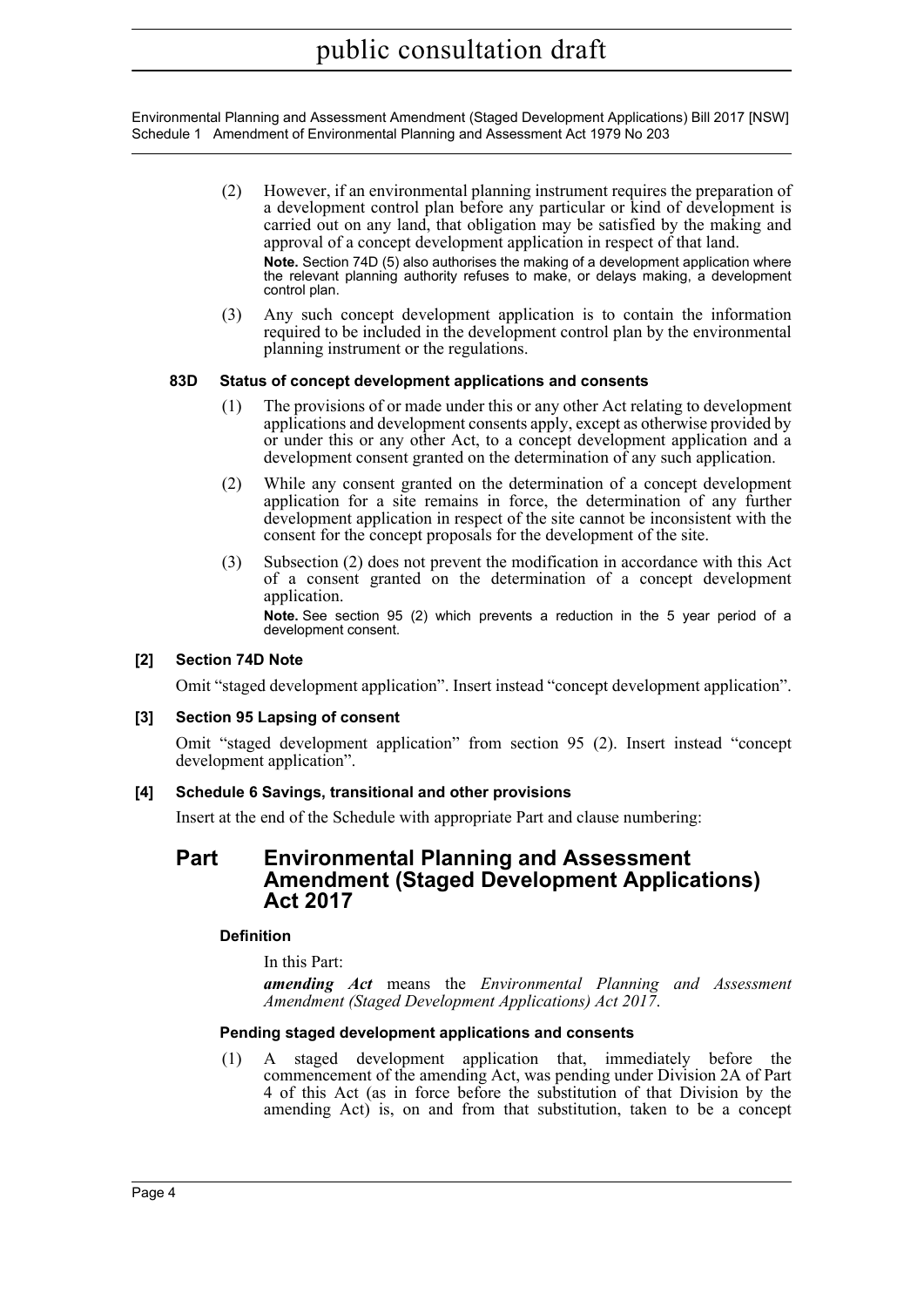Environmental Planning and Assessment Amendment (Staged Development Applications) Bill 2017 [NSW] Schedule 1 Amendment of Environmental Planning and Assessment Act 1979 No 203

> development application under that Division (as so substituted), and may be dealt with accordingly.

(2) A consent granted to a staged development application under Division 2A of Part 4 of this Act (as in force before the substitution of that Division by the amending Act) is, on and from that substitution, taken to be a consent granted to a concept development application under that Division (as so substituted), and has effect accordingly.

## **Validation**

- (1) Anything done or omitted to be done before the commencement of the amending Act that would have been valid if this Act, as amended by the amending Act, had been in force when the thing was done or omitted to be done is validated.
- (2) However, subclause (1) does not render valid a development consent that was, before 30 June 2017, declared by a court to be invalid.